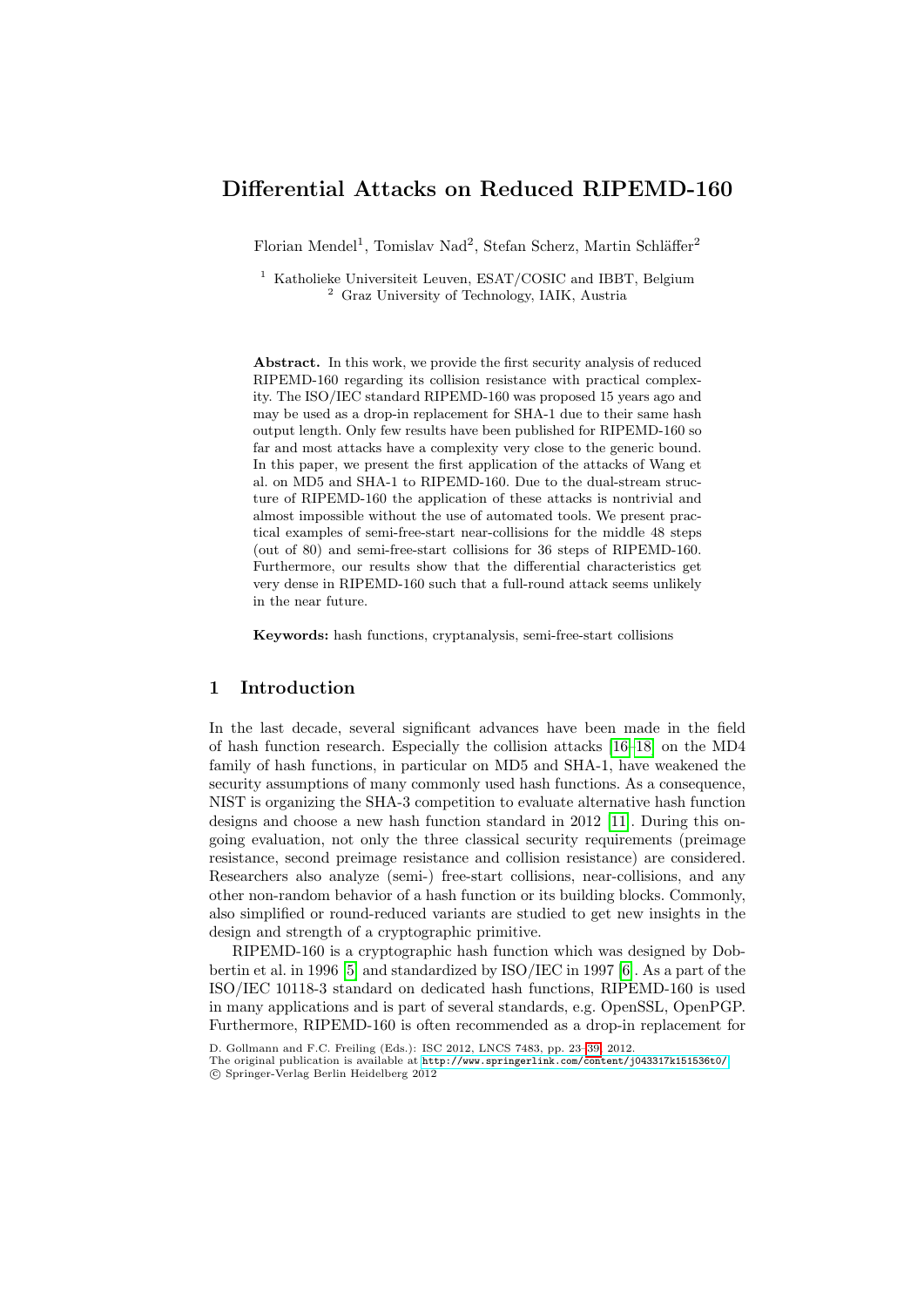SHA-1 [du](#page-12-5)e to their same output length. Even though RIPEMD-160 relies on the same desig[n p](#page-12-6)rinciples as MD5 a[nd S](#page-12-0)HA-1, the dual-stream structure makes RIPEMD-160 more secure against recent attacks on other members of the MD4 family. For this reason, only few results on RIPEMD-160 have been published to date.

The only work regarding the collision resistance of RIPEMD-160 has been published by Mendel et al. [9]. In this work, the application of the differential attacks on RIPEMD by Do[bber](#page-12-7)tin [4] and Wang et al. [16] has been studied. However, due to the increased number of steps and the two streams are more different than in RIPEMD, they concluded that RIPEMD-160 might be secure against these types of attacks. The best currently known attack on the hash function RIPEMD-160 is a preimage attack for 31 (out of 80) steps by Ohtahara et al. [12]. However, the complexity of the attack is very close to the generic complexity of 2160. Recently, Sasaki and Wang [14] have shown non-random properties for up to 51 steps when starting from round 2. However, the complexity of the attack is very high 2<sup>158</sup> and the attack setting is much weaker than in a collision attack.

In this paper, we provide the first analysis of unmodified RIPEMD-160 against collision attacks. We show how the collision attacks of Wang et al. can be applied on up to 3 rounds of the RIPEMD-160 compression function. We present semi-free-start coll[isi](#page-1-0)ons for 36 steps and semi-free-start near-collisions for 48 steps when start[ing](#page-3-0) at round 2. Contrary to all previous results, our results have a very low complexity and we are able to show practical examples in all cases. Although we were not able to attack the reduced round hash function, our results provide a significant improvement in the analysis of the collision resistance of RIPEMD-160 and gives new insights in its security.

<span id="page-1-0"></span>The paper is structured as follows. In Sect. 2 we briefly describe the dualstream hash function RIPEMD-160. In Sect. 3 we present different strategies to construct collisions for round-reduced RIPEMD-160 using local collisions in both streams. In Sect. 4, we show in detail how to find high-probability differential characteristics and confirming inputs using an automatic search tool. Finally, we conclude in Sect. 5.

## 2 Descriptio[n](#page-12-8) [of](#page-12-9) RIPEMD-160

RIPEMD-160 was designed by Dobbertin, Bosselaers and Preneel in 1996 as a replacement for RIPEMD [5] and is part of the international standard ISO/IEC 10118-3:2004 on dedicated hash functions. It is an iterative hash functions based on the Merkle-Damgård design principle  $[2,10]$  and produces a 160-bit hash value by processing message blocks of 512 bits. Like its predecessor RIPEMD, the compression function of RIPEMD-160 consists of two parallel streams. The two streams of RIPEMD-160 are designed more differently than those of RIPEMD. In each stream the expanded message block is used to update the state variables. After the computations the results of both streams are combined with the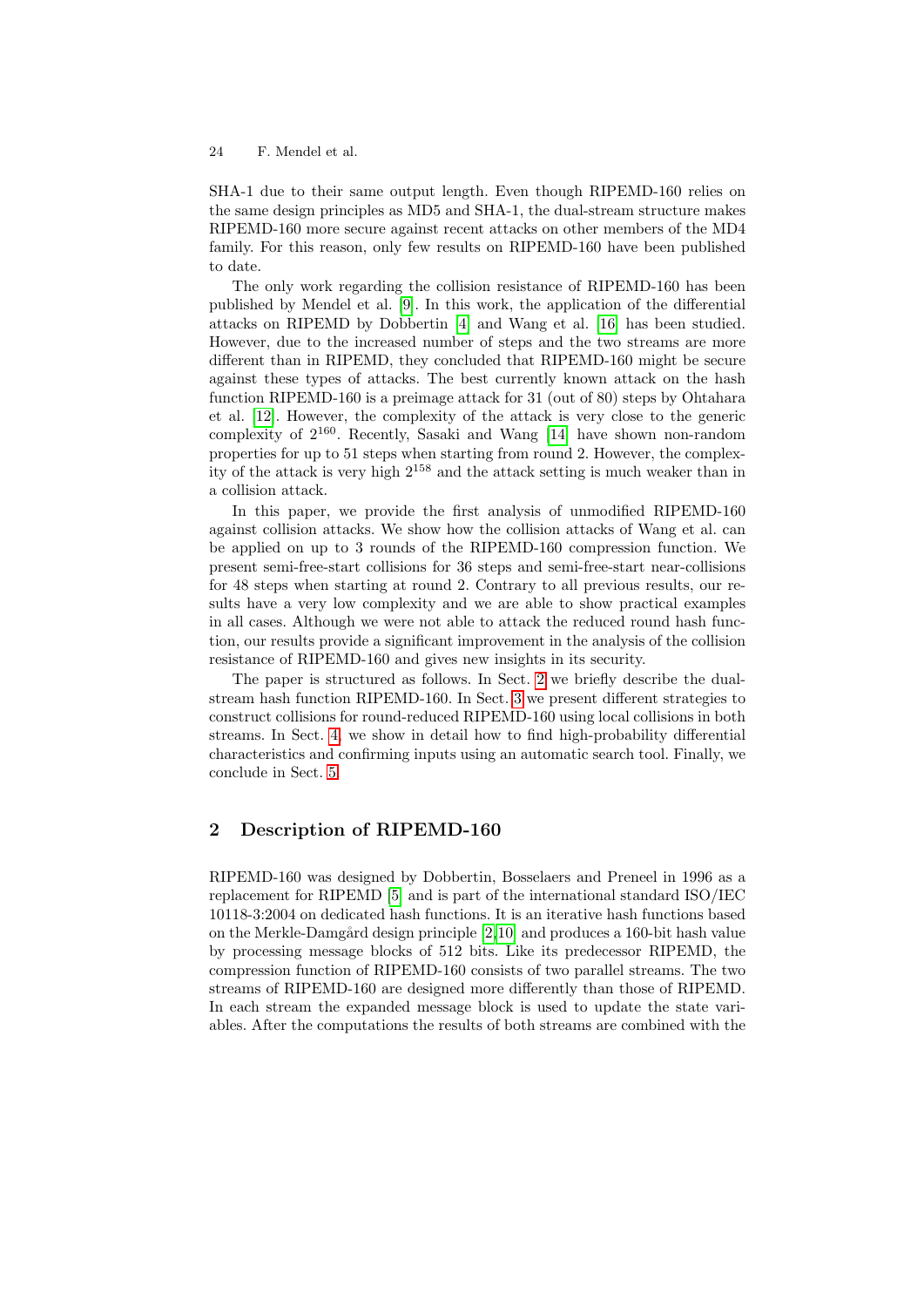chaining input, which is illustrated in Fig. 1 and defined as follows:

 $h_0 = B_{-1} + B_{78} + (B'_{77} \lll 10)$   $h_3 = B_{-4} + (B_{75} \lll 10) + B'_{79}$  $h_1 = B_{-2} + (B_{77} \lll 10) + (B_{76}' \lll 10)$   $h_4 = B_{-5} + B_{79} + B_{78}'$  $h_2 = B_{-3} + (B_{76} \lll 10) + (B_{75}' \lll 10)$ 

The final values of one iteration  $h_0, \ldots, h_4$  are either the final hash value or the chaining input for the next message block.



Fig. 1: The compression function (left) and state update transformation (right) of RIPEMD-160.

State Update Transformation. The five 32-bit input state variables of both streams  $h_0 = B_{-5} = B'_{-5}$  and  $h_i = B_{-i} = B'_{-i}$  with  $1 \le i \le 4$  are initialized with the ini[tia](#page-12-3)l value (first block) or the previous chaining values. The state update transformation updates the five state variables in five rounds of 16 steps each using one expanded message word  $W_i$  in each step.

Note that he Boolean functions  $f$  and rotation values  $s$  are different in each stream and each round.  $f_r$  is used for the r-th round in the left stream and  $f_{6-r}$ for the r-th round in the right stream with  $1 \le r \le 5$ . For the rotation values s and the constants  $K_i$  we refer to [5].

| $f_1(X, Y, Z) = X \oplus Y \oplus Z$                 | $f_4(X, Y, Z) = (X \wedge Z) \vee (Y \wedge \neg Z)$ |
|------------------------------------------------------|------------------------------------------------------|
| $f_2(X, Y, Z) = (X \wedge Y) \vee (\neg X \wedge Z)$ | $f_5(X, Y, Z) = X \oplus (Y \vee \neg Z)$            |
| $f_3(X, Y, Z) = (X \vee \neg Y) \oplus Z$            |                                                      |

Message Expansion. The message expansion of RIPEMD-160 is a round-wise permutation of the 16 message block words. For the left and the right stream different permutations are used.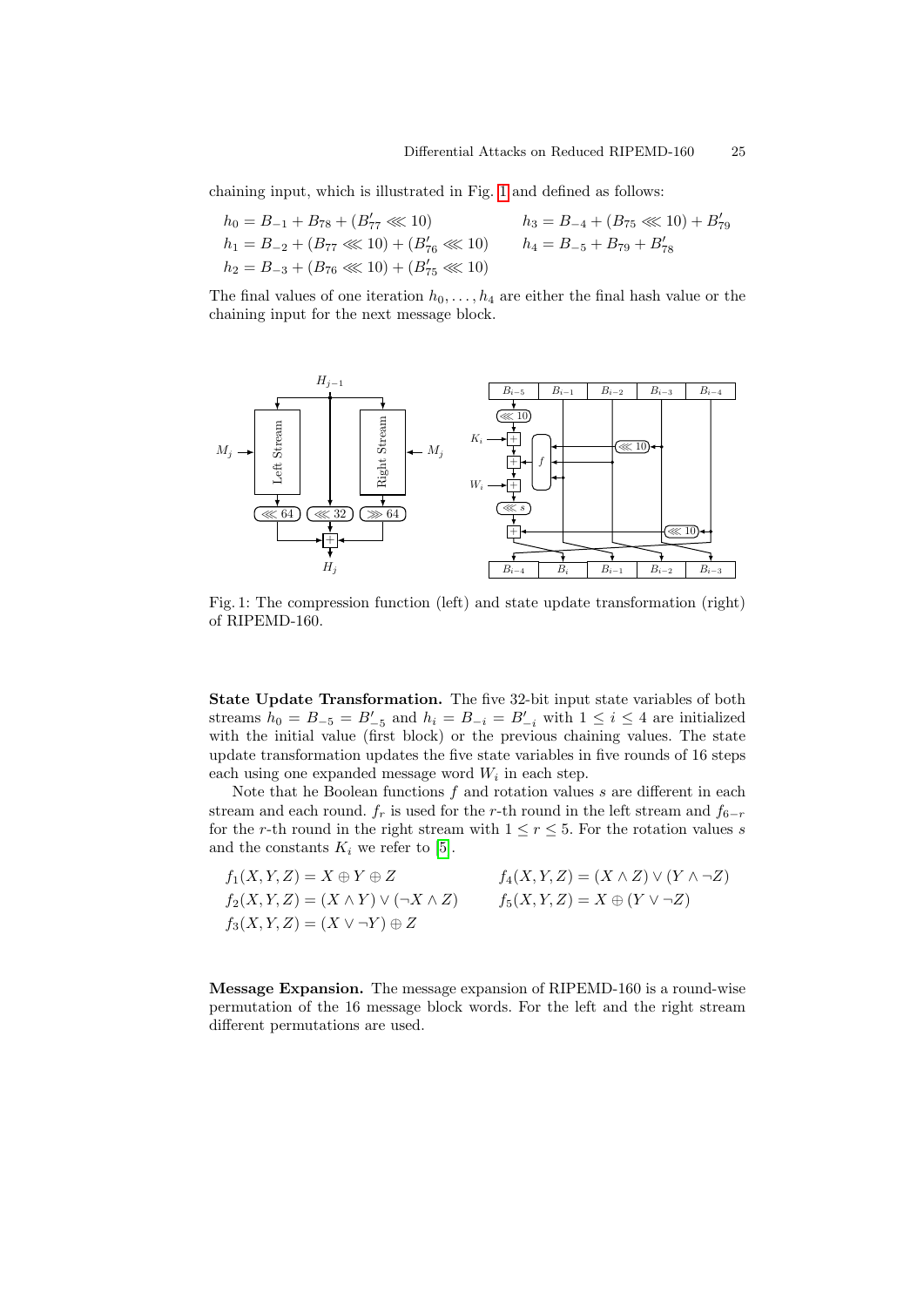|               | Step                                            |  |  |  |  |  |  | 0 1 2 3 4 5 6 7 8 9 10 11 12 13 14 15 |  |  |
|---------------|-------------------------------------------------|--|--|--|--|--|--|---------------------------------------|--|--|
|               | Round 1                                         |  |  |  |  |  |  | 0 1 2 3 4 5 6 7 8 9 10 11 12 13 14 15 |  |  |
| Left          | Round 2   7 4 13 1 10 6 15 3 12 0 9 5 2 14 11 8 |  |  |  |  |  |  |                                       |  |  |
|               | Round 3 3 10 14 4 9 15 8 1 2 7 0 6 13 11 5 12   |  |  |  |  |  |  |                                       |  |  |
| Stream        | Round 4   1 9 11 10 0 8 12 4 13 3 7 15 14 5 6 2 |  |  |  |  |  |  |                                       |  |  |
|               | Round 5 4 0 5 9 7 12 2 10 14 1 3 8 11 6 15 13   |  |  |  |  |  |  |                                       |  |  |
|               | Round 1   5 14 7 0 9 2 11 4 13 6 15 8 1 10 3 12 |  |  |  |  |  |  |                                       |  |  |
| Right         | Round 2   6 11 3 7 0 13 5 10 14 15 8 12 4 9 1 2 |  |  |  |  |  |  |                                       |  |  |
|               | Round 3 15 5 1 3 7 14 6 9 11 8 12 2 10 0 4 13   |  |  |  |  |  |  |                                       |  |  |
| <b>Stream</b> | Round 4   8 6 4 1 3 11 15 0 5 12 2 13 9 7 10 14 |  |  |  |  |  |  |                                       |  |  |
|               | Round 5 12 15 10 4 1 5 8 7 6 2 13 14 0 3 9 11   |  |  |  |  |  |  |                                       |  |  |
|               |                                                 |  |  |  |  |  |  |                                       |  |  |

## <span id="page-3-0"></span>3 [C](#page-12-10)onstructing (Local) Collisions for RIPEMD-160

In this section, we provide a general outline how to construct collisions for RIPEMD-160. The idea is based on the recent differential attacks on the MD4 family of hash functions [16, 18] and its application to the dual stream hash function RIPEMD-128 in [8]. The high-level strategy is basically the same in all attacks and can be summarized as follows:

- 1. Find a characteristic for the hash function that holds with high probability after the first round of the hash function.
- 2. Find a characteristic (not necessary with high probability) for the first round of the hash function.
- 3. Use message modification techniques to fulfill conditions imposed by the characteristic in the first round to increase the probability of the characteristic.
- 4. Use random trials to find values for the remaining free message bits such that the message follows the characteristic.

The most difficult and important part of the attack is to find a good differential characteristic for both the first round and the remaining rounds of the hash function, since this defines the final attack complexity.

## 3.1 Constructing High-Probability Characteristics for RIPEMD-160

In a differential attack on hash function[s, w](#page-12-1)e first need to construct differential characteristics that hold with high probability. In general, a characteristic has a high probability if the number of differences and conditions imposed by the differential characteristic is small. We refer to such a characteristic to be sparse. For single-stream hash functions, a characteristic does not need to be sparse in the first round, since we can use basic message modification [18] to deterministically construct conforming message pairs. However, in the case of dual-stream hash functions, a single message word is used to update two streams in each round which complicates message modification. Therefore, we try to construct sparse characteristics also in at least one stream of the first round such that the message modification part can be carried out more efficiently.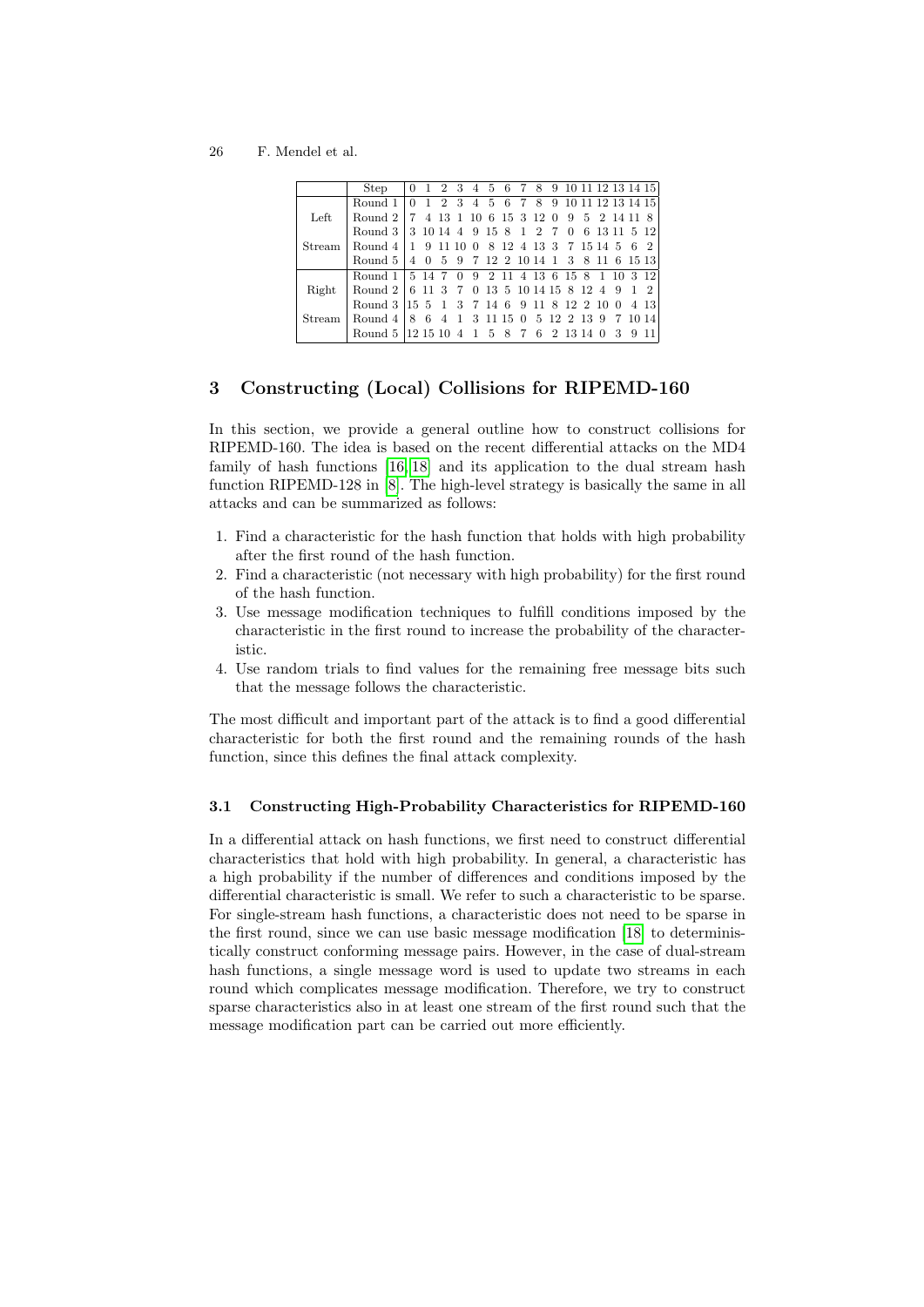For MD5 a very sparse characteristic with only differences in the MSB of the chaining variable exists, which can be used to construct long high-probability characteristics [1]. RI[PEM](#page-12-11)D-160 consists of two MD5-like step update transformations. However, due to the additional rotation of the state variable  $B_{i-4}$  this high-probability characteristic does not exist in RIPEMD-160. Moreover, because of the additional rotation also differences spread rather quickly such that differential characteristics get dense easily. Therefore, also using a linearized approximation of the hash function and algorithms from coding theory (as it is done for instance in the attacks on SHA-1 [13]) does not result in sparse characteristics [9]. The best choice is to use local collisions, which result in large areas which do not contain any differences at all. This strategy is usually advantageous for hash functions using permuted message words in the message expansion.

We start by constructing a very sparse (high probability) characteristic for the hash function after the first round. Then a suitable characteristic for the first round needs to be constructed. The goal is to use one or more message words to construct short local collisions within only a few steps in both streams of the later rounds. This is obviously more difficult for dual-stream hash functions, since more constraints have to be fulfilled. In particular, the different message word permutations and rotation values in each stream of RIPEMD-160 make the construction of [m](#page-4-0)any short local collisions difficult.

#### 3.2 Local Collisions

<span id="page-4-0"></span>In MD4-like hash functions, a local collision has to start and end by a difference in a message word. We basically have three options to construct local collisions for two rounds which are shown in Fig. 2. First, we can use differences in two message words, to construct local collisions within each round. Second, we can use differences in a single message word, to construct local collisions spanning over two rounds. Thirdly, we can combine the two approaches or use even more message word differences.



Fig. 2: Three options to construct local collisions for two rounds

Remember that we aim for a high probability differential characteristics after the first round in both streams. This can be achieved by using short local collisions in the second round. Another possibility is to use local collisions spanning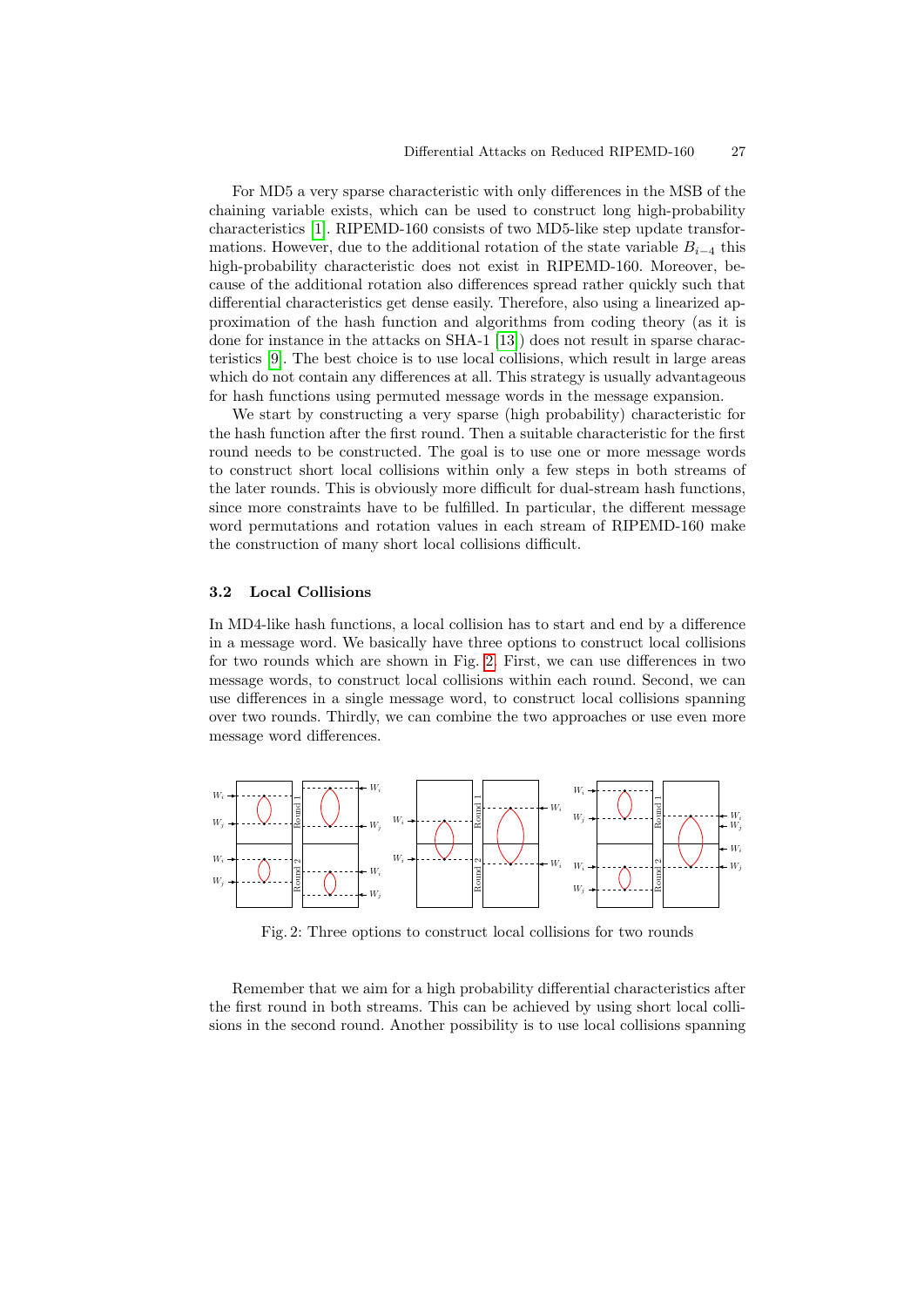over two rounds and cancel the differences very early in the second round in each stream.

To get high-probability differential characteristics, we aim for local collisions over as few steps as possible. The minimum number of steps for a local collision in RIPEMD-160 is five since a difference has to pass through all 5 state words. A single 5-step local collision can easily be constructed using differences in at least three message words depending on the Boolean function  $f_r$ . Assuming that the differences at the input of the Boolean function can always be absorbed, one [n](#page-6-0)eeds only differences in the message words that are used in step one, four and five of the local collision. Note that if the differences can not be absorbed also differences in the other message words might be needed.

However, even if we have differences in three message words, we need to construct up to four (short) local collisions. This places several constraints on the message words. Possible candidates for message words which contain differences are given in Sect. 3.3.

If differences in a single message word are used, the local collisions have to be constructed over two rounds. The advantage is that we only need two local collisions instead of four. In general, this places less constraints on the message words and may also lead to sparser characteristics in the third round. However, this approach has consequences on the minimum number of steps of a local collision:

**Observation 1** The shortest local collision, which uses difference(s) in a single message word, has to be constructed over six steps.

The reason for this is the update process of RIPEMD-160. A 5-step local collision only allows non-zero differences in a single state variable, more precisely if a message word  $W_i$  is introducing a difference in step i, only the state variable  $B_i$  contains a difference. This difference can be canceled five steps later using the same message word. However, at the input of step  $i + 4$  of the 5-step local collision we get the following setting:

$$
\Delta B_{i-1} = 0, \Delta B_{i+3} = 0, \Delta B_{i+2} = 0, \Delta B_{i+1} = 0
$$
 and  $\Delta B_i \neq 0$  and  $\Delta W_k = 0$ 

Then, the following step update transformation has to lead to a zero difference in  $\Delta B_{i+4} = 0$  in order to produce a 5-step local collision:

$$
\overbrace{B_{i+4}}^{\Delta=0} = \overbrace{((B_{i-1} \lll 10) + f(B_{i+3}, B_{i+2}, (B_{i+1} \lll 10)) + W_k + K_{i+4}) \lll s)}^{\Delta=0} + \underbrace{(B_i \lll 10)}^{\Delta=0}
$$

However, this equation leads to a contradiction since only one term contains a non-zero difference. Hence, a 5-step local collision cannot be constructed using a difference in a single message word. Note that this restriction also applies to local collisions constructed within one round using only differences in two distinct message words.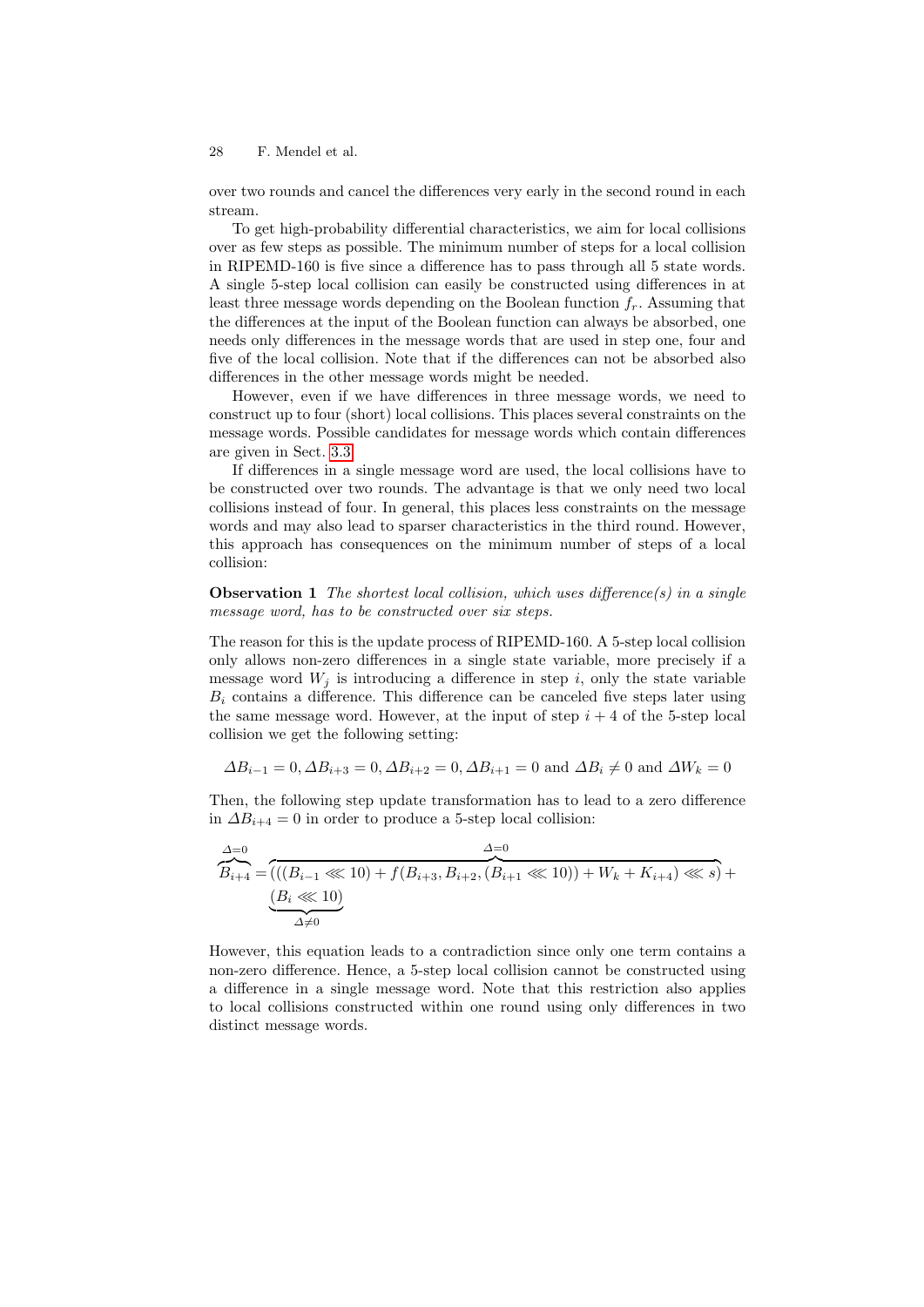<span id="page-6-0"></span>Since RIPEMD-160 consists of two streams with different permutations of message words, both streams need to be considered concurrently. The first step in the attack is to determine those message words, which may contain differences in order to lead to local collisions. We have several constraints regarding those local collisions such that the whole attack can be carried out efficiently.

## 3.3 Choosing Message Word Differences

In this section, we describe the different options to construct sparse local collision in RIPEMD-160. The best result and the semi-free-start near-collision on 48 steps (see Sect. 4) was obtained using a difference in a single message word. However, we have also analyzed the use of differences in two or three message words and present local collisions for these cases as well.

Using a single message word difference, we need to construct local collisions between round 1 and 2 of RIPEMD-160. If we consider only a difference in a single message word, we get a sparse differential characteristic in the second round if the local collisions end as early as possible in both streams. Using  $W_7$ , we can construct local collisions which end in the first and fourth step of the second round in the left and right stream, respectively. The candidates, which can construct local collisions that end in the first half of round 2 in both streams are given in Table 1.

Table 1: Local collision candidates (single message word)

| Message  | Local Collision Lengths                          |                                                                       |  |  |  |  |  |  |
|----------|--------------------------------------------------|-----------------------------------------------------------------------|--|--|--|--|--|--|
| Word     | Left Stream                                      | Right Stream                                                          |  |  |  |  |  |  |
| $W_7$    | $9$ steps (step 7 to 16)                         | 17 steps (step 2 to 19)                                               |  |  |  |  |  |  |
| $W_6$    | 15 steps (step 6 to 21)   7 steps (step 9 to 16) |                                                                       |  |  |  |  |  |  |
| $W_{10}$ |                                                  | $ 10 \text{ steps (step 10 to 20)} 10 \text{ steps (step 13 to 23)} $ |  |  |  |  |  |  |

Unfortunately, it is very hard to find a corresponding differential characteristic for the first round (also see [Sec](#page-7-0)tion 4). Due to the XOR-function used in round 1 of the left stream and the rather short local collision (9 steps), we did not succeed in finding a corresponding differential characteristic. However, due to the repeating pattern in the message expansion of RIPEMD-160, we can use a local collision of the same length and position between round 2 and 3 using message word  $W_3$  by skipping the first round. Note that this setting is used for the main attack of this paper and is also shown in Fig. 3.

Note that a single 5-step local collision can be constructed easily using differences in multiple message words. Since the Boolean functions in the second round of both streams can absorb the differences, three message words are sufficient to construct 5-step local collisions. However, due to the message permutation, it is not possible to construct 5-step local collisions in the second round of both streams concurrently. We list the shortest local collision for the second round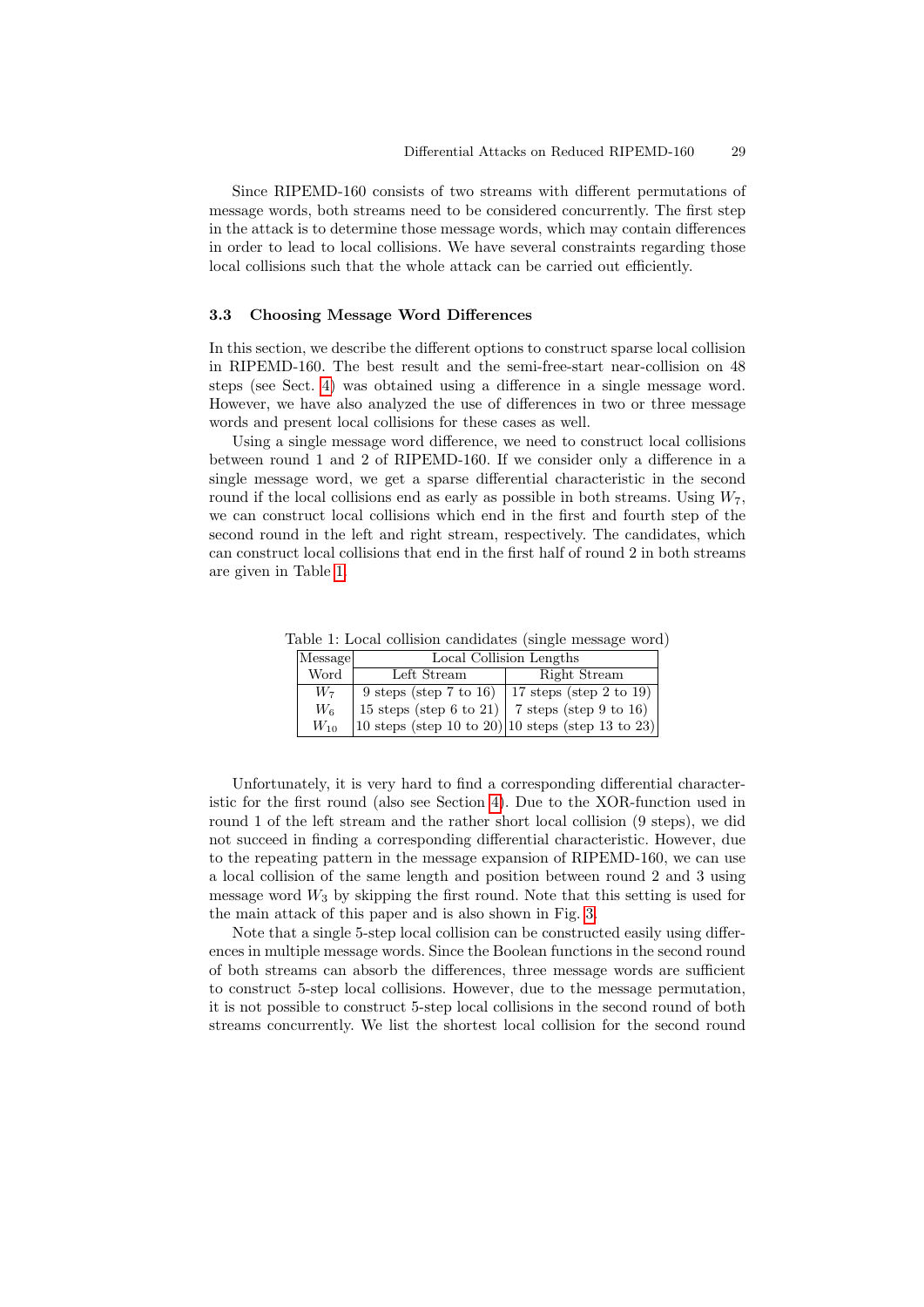<span id="page-7-0"></span>



Fig. 3: Using message word  $W_3$  and round 2-4.

and the resulting local collisions for the first round in Table 2. Unfortunately, we did not find high-probability characteristics using differences in three message words.

Table 2: Local collision candidates (triples of message words)

| Triples of                | Local Collision Lengths      |             |              |                                                                                                           |  |  |  |  |
|---------------------------|------------------------------|-------------|--------------|-----------------------------------------------------------------------------------------------------------|--|--|--|--|
| Message                   |                              | Left Stream | Right Stream |                                                                                                           |  |  |  |  |
| Words                     | Round 1                      | Round 2     | Round 1      | Round 2                                                                                                   |  |  |  |  |
|                           |                              |             |              | $ (W_4, W_{10}, W_{12}) $ 8 steps $(4 - 12)$  7 steps $(17 - 24)$ 8 steps $(7 - 15)$  5 steps $(23 - 28)$ |  |  |  |  |
|                           |                              |             |              | $(W_5, W_9, W_{15})$ 10 steps $(5 - 15)$ 5 steps $(22 - 27)$ 10 steps $(0 - 10)$ 7 steps $(22 - 29)$      |  |  |  |  |
| $ (W_4, W_{10}, W_{12}) $ | $20 \text{ steps } (4 - 24)$ |             |              | 8 steps $(7 - 15)$ 5 steps $(23 - 28)$                                                                    |  |  |  |  |

<span id="page-7-1"></span>Another possibility is to use differences in two distinct message words. Only three message pairs can construct 6-step local collision in round 2 of both streams concurrently and suitable local collisions in round 1. Those pairs of message words are presented in Table 3 as well as some candidates for a combined approach. In such 6-step local collisions, two state variables have to contain differences. Due to different rotation values and the additional modular addition in the state update process, it is not possible to use a single bit difference in both state variables concurrently. Moreover, we need a long carry expansion to cancel differences in the modular addition which results in not so sparse characteristics.

| Pairs of                               | Local Collision Lengths |                                                                                                                               |              |                                         |  |  |  |  |  |
|----------------------------------------|-------------------------|-------------------------------------------------------------------------------------------------------------------------------|--------------|-----------------------------------------|--|--|--|--|--|
| Message                                |                         | Left Stream                                                                                                                   | Right Stream |                                         |  |  |  |  |  |
| Words                                  | Round 1                 | Round 2                                                                                                                       | Round 1      | Round 2                                 |  |  |  |  |  |
|                                        |                         | $(W_0, W_8)$   8 steps $(0 - 8)$   6 steps $(25 - 31)$   8 steps $(3 - 11)$   6 steps $(20 - 26)$                             |              |                                         |  |  |  |  |  |
|                                        |                         | $ (W_7, W_{15}) $ 8 steps $(7 - 15) $ 6 steps $(16 - 22) $ 8 steps $(2 - 10) $ 6 steps $(19 - 25) $                           |              |                                         |  |  |  |  |  |
|                                        |                         | $ (W_3, W_{14}) 11 \text{ steps } (3 - 14) 6 \text{ steps } (23 - 29) 13 \text{ steps } (1 - 14) 6 \text{ steps } (18 - 24) $ |              |                                         |  |  |  |  |  |
| $\left\vert(W_{12},W_{13})\right\vert$ | $12$ steps $(12 - 24)$  |                                                                                                                               |              | 7 steps $(8 - 15)$ 6 steps $(21 - 27)$  |  |  |  |  |  |
| $ (W_7, W_{15}) $                      | 15 steps $(7 - 22)$     |                                                                                                                               |              | 8 steps $(2 - 10)$ 6 steps $(19 - 25)$  |  |  |  |  |  |
| $ (W_9, W_{10}) $                      | 17 steps $(9 - 26)$     |                                                                                                                               |              | 9 steps $(4 - 13)$  6 steps $(23 - 29)$ |  |  |  |  |  |

Table 3: Local collision candidates (pairs of message words)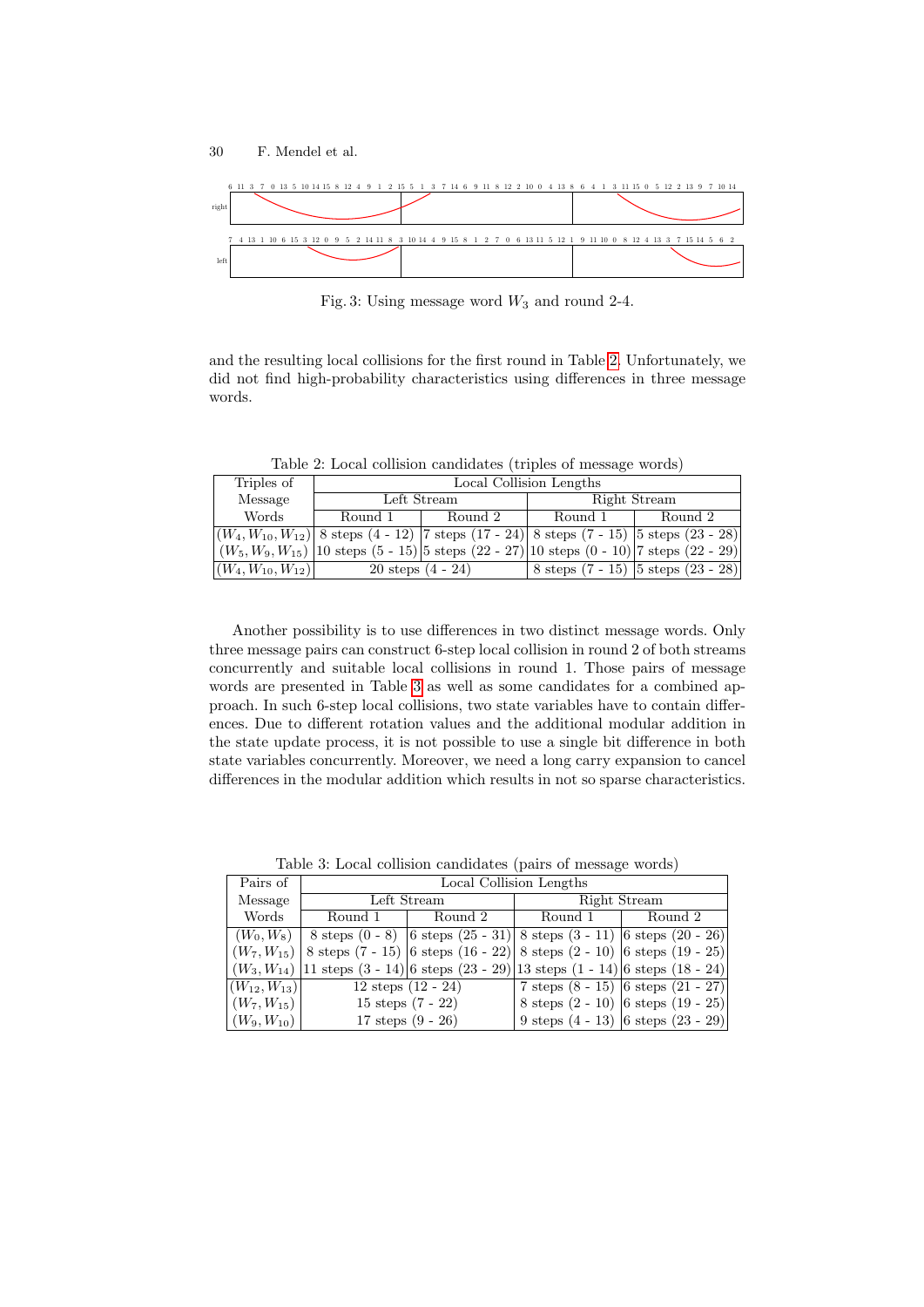### 4 Collision Attacks on RIPEMD-160

In this section, we show how to find semi-free-start near-collisions for 48 steps and semi-free-start collisions for 36 steps of RIPEMD-160 using an automated search tool. The results are obtained using the middle 3 rounds of RIPEMD-160 and a single bit difference in message word  $W_3$ .

#### 4.1 Automatic Search Tool

To find a differential characteristic and confirming inputs after fixing the message words which contain differences requires an advanced set of techniques and tools. Due to the increased complexity o[f R](#page-12-10)IPEMD-160 c[om](#page-12-12)pared to RIPEMD, finding good (high probability) differential characteristics by hand is almost impossible. Hence, we have used an automatic tool w[hic](#page-12-13)h can be used for finding complex nonlinear differential characteristics as well as for solving nonlinear equations involving conditions o[n s](#page-8-0)tate words and message words. The tool is based on the approach of Mendel et al. to find both complex nonlinear differential characteristics and conforming message pairs for RIPEMD-128 [8] and SHA-256 [7].

<span id="page-8-0"></span>The basic idea is to consider differential characteristics which impose arbitrary conditions on pairs of bits using generalized conditions [3]. Generalized conditions are inspired by signed-bit differences an[d t](#page-12-13)ake all 16 possible conditions on a pair of bits into account. Table 4 lists all these possible conditions and introduces the notation for the various cases.

| $(X_i, X_i^*)$ | 0, | $\overline{0}$<br>(1, | (0, 1) | (1, 1) | $\overline{ (X_i,X^*_i) }$ | (0,<br>$\left( 0\right)$ | $\overline{0}$<br>(1, | (0, 0)<br>1) | (1,1) |
|----------------|----|-----------------------|--------|--------|----------------------------|--------------------------|-----------------------|--------------|-------|
| ິ              |    |                       |        |        |                            |                          |                       |              |       |
|                |    |                       |        |        | 5                          |                          |                       |              |       |
| x              |    |                       |        |        |                            |                          |                       |              |       |
|                |    |                       |        |        |                            |                          |                       |              |       |
| u              |    |                       |        |        |                            |                          |                       |              |       |
| n              |    |                       |        |        |                            |                          |                       |              |       |
|                |    |                       |        |        |                            |                          |                       |              |       |
|                |    |                       |        |        | E                          |                          |                       |              |       |

Table 4: Notation for possible generalized conditions on a pair of bits [3].

By considering the propagation of these generalized conditions in a bit sliced way we can construct differential characteristics efficiently. The basic idea of the search algorithm is to randomly pick a bit from a set of bit positions with predefined conditions, impose a more restricted condition and compute how this new condition propagates. This is repeated until an inconsistency is found or all unrestricted bits from the set are eliminated. Note that this general approach can be used for both, finding differential characteristics and conforming message pairs.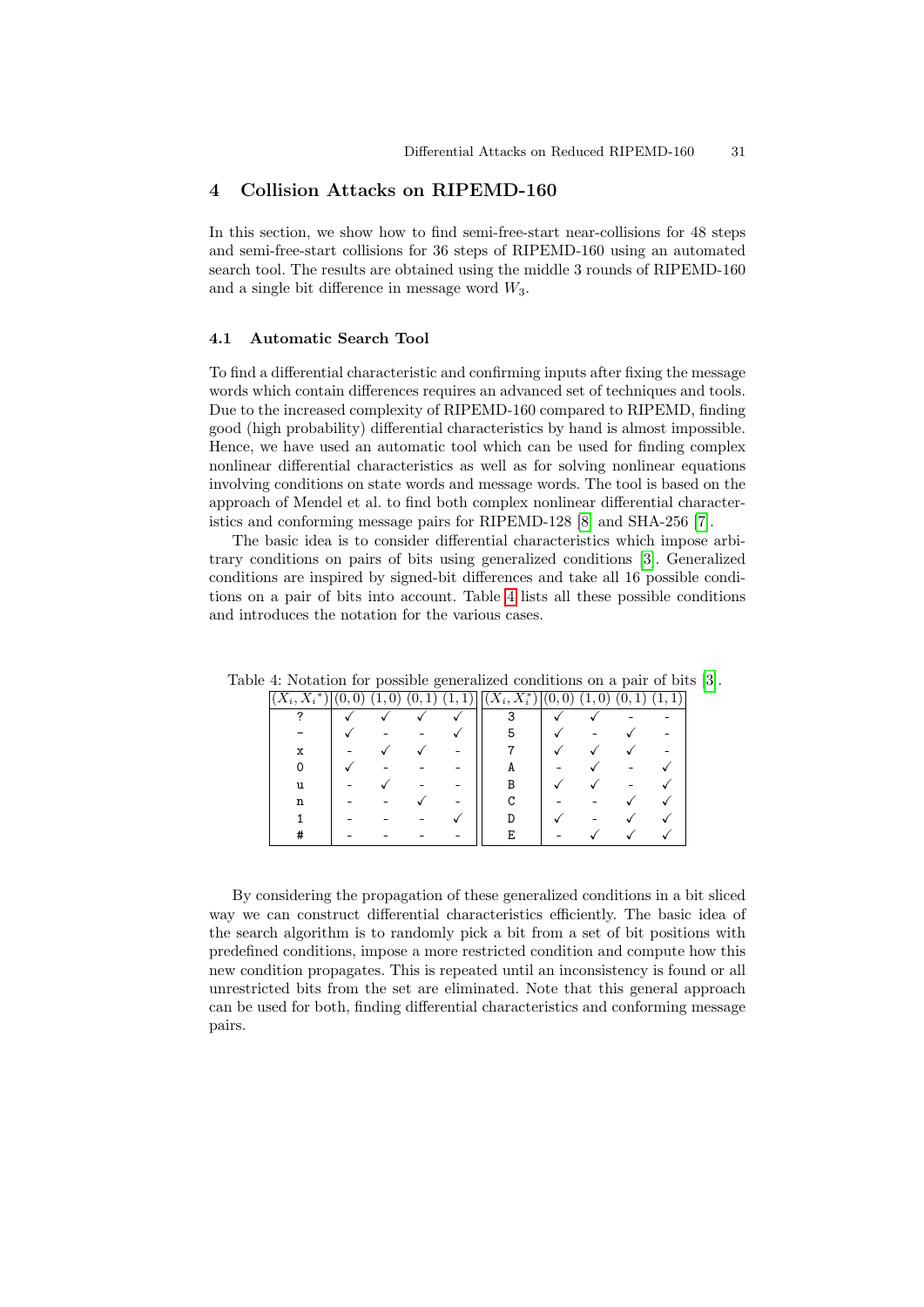For example, the search strategy for finding nonlinear characteristics works as follows (for a more detailed description of the search algorithm or how the conditions are propagated we refer to [7]):

- 1. Define a set of unrestricted bits (?) and differences (x).
- 2. Pick a random bit from the set.
- 3. Impose a zero-difference  $(-)$  on unrestricted bits  $(?)$ , or randomly choose a sign (u or n) for differences  $(x)$ .
- 4. Check how the new conditions propagate.
- 5. If an inconsistency occurs, remember the last bit and jump back until this bit can be restricted without leading to a contradiction.
- 6. Repeat from step 2 until all bits from the set have been restricted.

Note that in RIPEMD-160 we have two modular additions (separated by a rotation operation) within one state update. Therefore, two different carry expansions may occur and by only picking random bits of  $B_i$  respectively  $B_i'$ in the search, the conditions propagate very slowly. Hence, we also consider output bits of the first modular addition and impose more restrictions on these conditions. This way contradictions are detected much earlier, which improves the search significantly.

We use the same strategy to find conforming input pairs for a given differential characteristic. Instead of picking an unrestricted bit (?) we pick an undetermined bit without difference  $(-)$  and assign randomly a value  $(0 \text{ or } 1)$ until a solution is found:

- 1. Define a set of undetermined bits without difference (-).
- 2. Pick a random bit from the set.
- 3. Randomly choose the value of the bit (0 or 1).
- 4. Check how the new conditions propagate.
- 5. If an inconsistency occurs, remember the last bit and jump back until this bit can be restricted without leading to a contradiction.
- 6. Repeat from step 2 until all bits from the set have been restricted.

Note that the efficiency of finding a conforming message pair can be increased if the undetermined bits without difference  $(-)$  are picked in a specific order. The order strongly depends on the specific hash function. In general, fully determining word after word turns out to be a good approach. It can be used to find s[olu](#page-13-0)tions without the need for hand-tuned advanced message modification techniques.

#### 4.2 Finding a Differential Characteristic

The starting point for the search tool to find a semi-free-start near-collision on 48 steps is given in Table 6. Note that we do not fix the message difference prior to the search to allow the tool to find a good solution. In order to get a differential characteristics resulting in a low attack complexity, we aim for a low Hamming weight difference in the message words, and hence, also in the state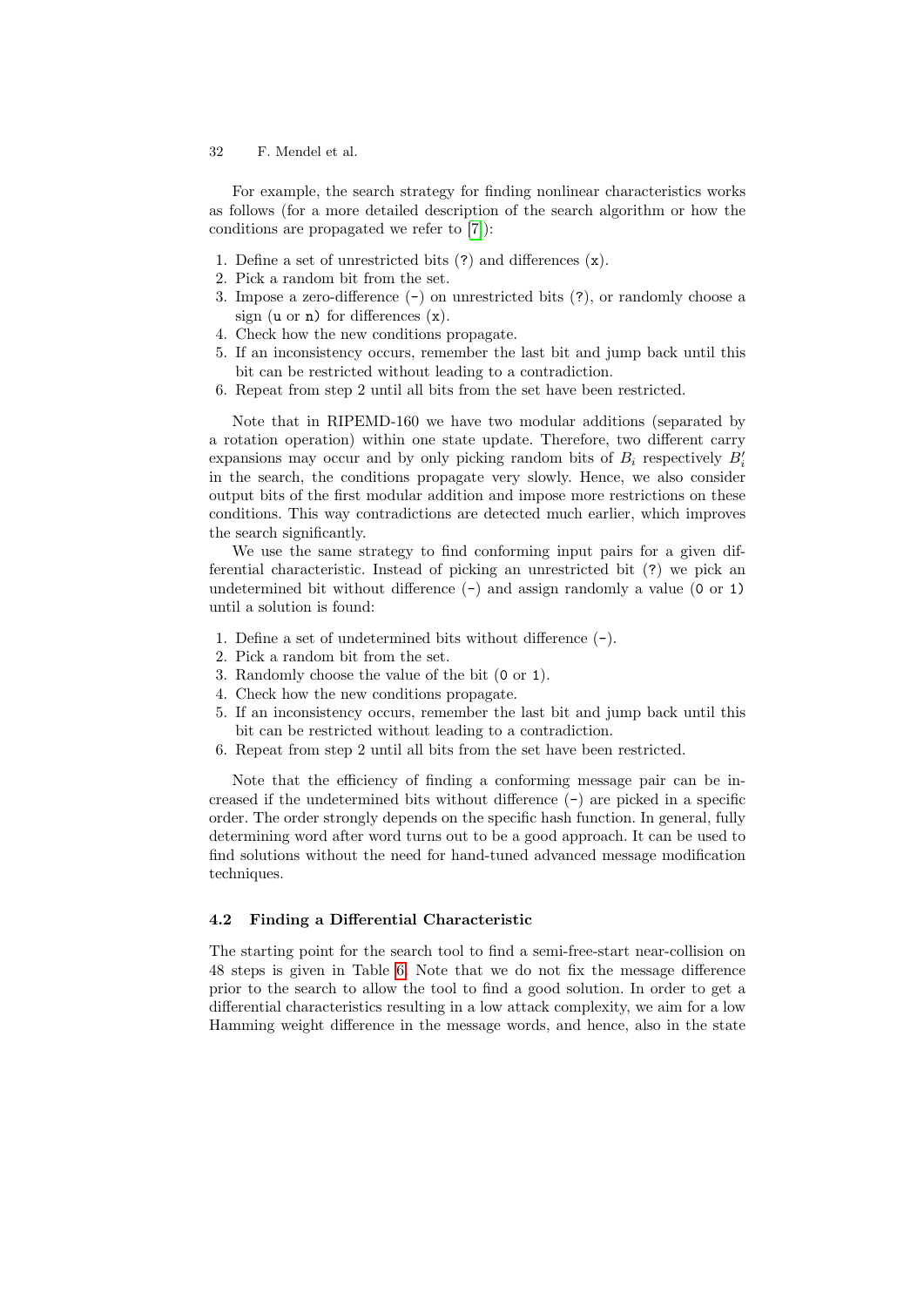words after the first 16 steps, i.e. after step 32. Hence, we first search for a good characteris[tic](#page-14-0) in this area.

We start by searching for a sparse differential characteristic only in state words  $B'_{24}$  and  $B'_{30}$  in the right stream. This way the search space gets reduced significantly on one hand, but also the resulting differential characteristics get sparser after step 24 in the right stream. This in turn simplifies finding conforming inputs la[te](#page-15-0)r. We are able to find a differential characteristics with a single bit differences in  $W_3$  (see Table 7) and only few conditions after step 32, which results in an overall low attack complexity.

We continue the search for the remaining parts of the differential characteristic. Using our search tool, we are able find many differential characteristic for the left and right stream. The differential characteristic for round 2-4 (48 steps) of RIPEMD-160 is given in Table 8.

#### 4.3 Finding a Confirming Message Pair

To fulfill all conditions imposed by the differential characteristic in the first 16 steps (steps 16-31), we need to apply message modification techniques. Since we have many conditions in the first steps of the left and right stream this may not be an easy task. However, using our tool and generalized conditions, we can do message modification for the first 16 steps quite efficiently. Of course, by hand-tuning basic message modification the complexity might be significantly improved, but using our tool this phase of the message search can be automated and still be done quite efficiently. It can be summarized as follows.

- Since the first steps in the right stream are very dense, we start with guessing the remaining free bits in the state words  $B'_{16}$  to  $B'_{22}$ . This determines the message words  $W_5$  and  $W_{13}$ .
- Next we guess the state words  $B_{26}$  to  $B_{16}$  in the left stream. This determines  $B_{-1}, B_{-2}, B_{-3}$  $B_{-1}, B_{-2}, B_{-3}$  $B_{-1}, B_{-2}, B_{-3}$  and most of the message words, except  $W_4, W_{11}$  and large parts of  $W_2, W_8$ .
- Finally, we guess [al](#page-11-0)l free bits in the remaining message words to determine the remaining state variables and to find a confirming message pair.

The resulting semi-free-start ne[ar-c](#page-12-14)ollision for three rounds (steps 16-63) of RIPEMD-160 is given in Table 5. Note that the same input also leads to a collision for 36 steps of RIPEMD-160. Furthermore, one can combine two semifree-start near-collision as given in Table 5 to construct a second-order differential collision (4-sum) with practical complexity for 48 steps of RIPEMD-160, which also improves the result of Sasaki and Wang in [15] by 8 steps.

### 5 Conclusions and Future Work

In this work, we have presented new results on the dual-stream hash function RIPEMD-160 standardized by ISO/IEC. To be more precise, we show how the collision attacks of Wang et al. on MD5 and SHA-1, and the recent attack on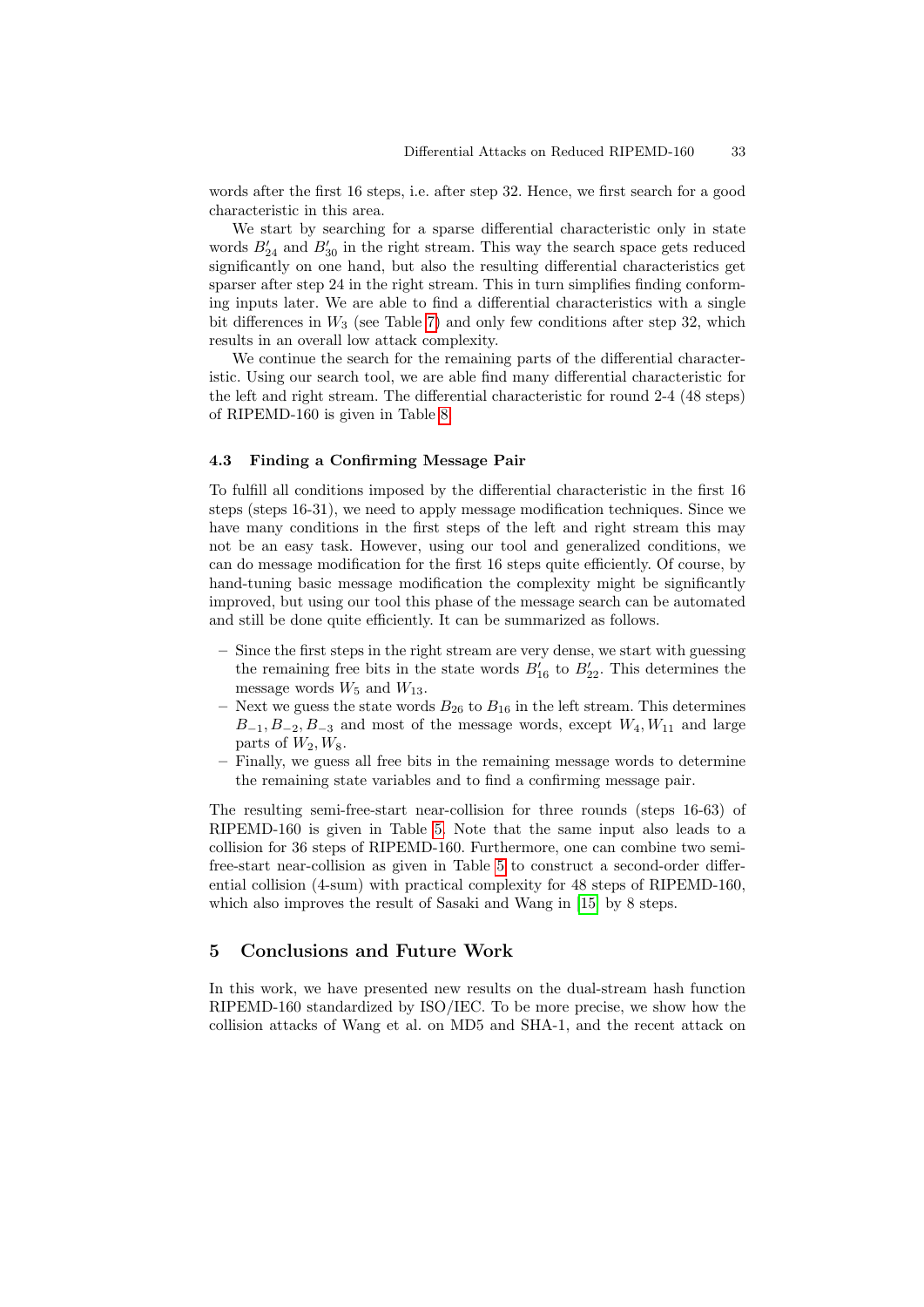| $H_0$           | b23f78a3 7775d378 20806ef8 8d6b662d 4f669598 |                                                                         |  |  |  |
|-----------------|----------------------------------------------|-------------------------------------------------------------------------|--|--|--|
| $M_1$           |                                              | 2e3d54df e568a9cd d5e45e10 52f4e41a bb1bcda9 ffd073a6 ffe9b7f6 bfe436a9 |  |  |  |
|                 |                                              | 1273b786 b4ce0002 254a969e 359b7260 817f9eda ef3fff6d bc5068f5 2c3fc390 |  |  |  |
| $M_1^*$         |                                              | 2e3d54df e568a9cd d5e45e10 52f4f41a bb1bcda9 ffd073a6 ffe9b7f6 bfe436a9 |  |  |  |
|                 |                                              | 1273b786 b4ce0002 254a969e 359b7260 817f9eda ef3fff6d bc5068f5 2c3fc390 |  |  |  |
| $\varDelta M_1$ |                                              |                                                                         |  |  |  |
|                 |                                              |                                                                         |  |  |  |
| $H_1$           |                                              | d98051ed e2a12c89 a16b3753 e8764785 1cb36d97                            |  |  |  |
| $H^*$           |                                              | d98053ed e3a16c89 a16b3753 e8764785 1cb36d97                            |  |  |  |
|                 |                                              | 00000200 01004000 00000000 00000000 00000000                            |  |  |  |

<span id="page-11-0"></span>Table 5: Semi-free-start near-collision for round 2-4 (48 steps) of RIPEMD-160.

RIPEMD-128 by Mendel et al. can be extended to RIPEMD-160. We have presented practical semi-free-start near-collisions for 48 out of 80 steps and semifree-start collisions for 36 steps by skipping the first round. Our results improve upon previous results in a number of ways. First, we have increased the number of steps for which (near-) collisions for the compression function of RIPEMD-160 can be found. Second, our attacks have a very low complexity and we are even able to show practical examples.

Unfortunately, it is very hard to find a similar attack including the first round of RIPEMD-160. Due to the XOR-function used in round 1 of the left stream we did not succeed in finding a corresponding differential characteristic. It is part of future work to apply the attack also to round 1-3 which will probably require many improvements in the automated tool. Furthermore, to find (near-) collisions also for the reduced hash function of RIPEMD-160 where the chaining value is fixed, we need to construct sparser local collisions with more freedom to perform message modification.

The ideas and techniques in this paper may also be used in attacks on other hash functions, which update more state variables using a single message word, like SHA-2 or the SHA-3 candidates Blake and Skein.

#### Acknowledgments

This work was supported in part by the Research Council KU Leuven: GOA TENSE (GOA/11/007), by the IAP Programme P6/26 BCRYPT of the Belgian State (Belgian Science Policy) and by the European Commission through the ICT programme under contract ICT-2007-216676 ECRYPT II. In addition, this work was supported by the Research Fund KU Leuven, OT/08/027 and by the Austrian Science Fund (FWF, project P21936).

## References

1. den Boer, B., Bosselaers, A.: Collisions for the Compressin Function of MD5. In: Helleseth, T. (ed.) EUROCRYPT. LNCS, vol. 765, pp. 293–304. Springer (1993)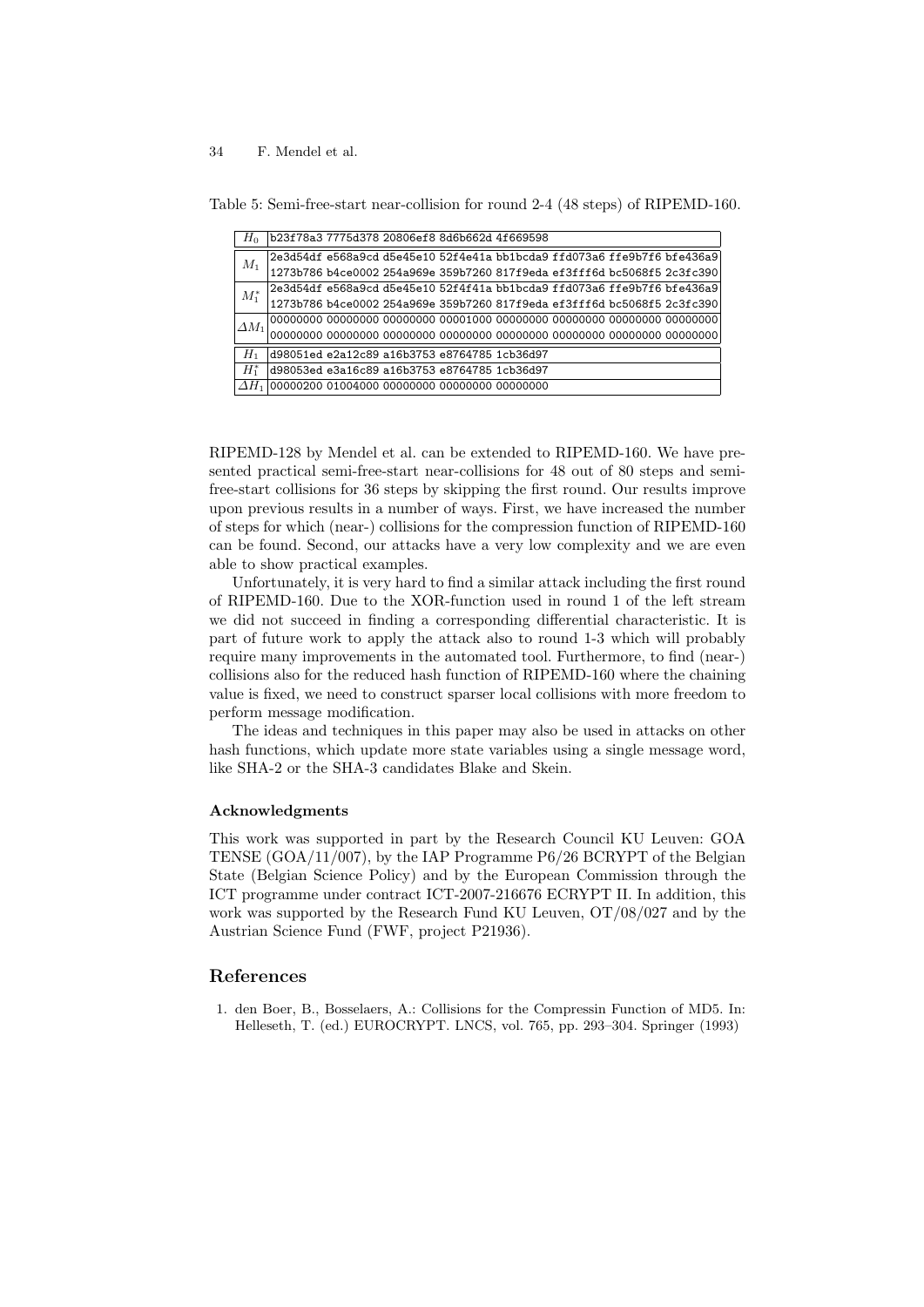- <span id="page-12-13"></span><span id="page-12-8"></span><span id="page-12-6"></span><span id="page-12-3"></span>2. Damgård, I.: A Design Principle for Hash Functions. In: Brassard, G. (ed.) CRYPTO. LNCS, vol. 435, pp. 416–427. Springer (1989)
- <span id="page-12-4"></span>3. De Cannière, C., Rechberger, C.: Finding SHA-1 Characteristics: General Results and Applications. In: Lai, X., Chen, K. (eds.) ASIACRYPT. LNCS, vol. 4284, pp. 1–20. Springer (2006)
- 4. Dobbertin, H.: RIPEMD with Two-Round Compress Function is Not Collision-[Free. J. Cryptolog](http://www.iso.org/)y 10(1), 51–70 (1997)
- <span id="page-12-12"></span>5. Dobbertin, H., Bosselaers, A., Preneel, B.: RIPEMD-160: A Strengthened Version of RIPEMD. In: Gollmann, D. (ed.) FSE. LNCS, vol. 1039, pp. 71–82. Springer (1996)
- <span id="page-12-10"></span>6. International Organization for Standardization: ISO/IEC 10118-3:2004. Information technology – Security techniques – Hash-functions – Part 3: Dedicated hashfunctions (2004), http://www.iso.org/
- <span id="page-12-5"></span>7. Mendel, F., Nad, T., Schläffer, M.: Finding SHA-2 Characteristics: Searching through a Minefield of Contradictions. In: Lee, D.H., Wang, X. (eds.) ASI-ACRYPT. LNCS, vol. 7073, pp. 288–307. Springer (2011)
- <span id="page-12-9"></span>8. Mendel, F., Nad, T., Schläffer, M.: Collision Attacks on the Reduced Dual-Stream Hash Function RIPEMD-128 . In: Canteaut, A. (ed.) FSE. LNCS, Springer (2012), to appear
- <span id="page-12-2"></span>9. Mendel, F., Pramstaller, N., Rechberger, C., Rijmen, V.: On the Collision Resistance of RIPEMD-160. In: Katsikas, S.K., Lopez, J., Backes, M., Gritzalis, S., [Preneel, B. \(eds.\) ISC. LNCS, vol. 4176, pp. 101–116.](http://csrc.nist.gov/groups/ST/hash/documents/FR_Notice_Nov07.pdf) Springer (2006)
- 10. Merkle, R.C.: One Way Hash Functions and DES. In: Brassard, G. (ed.) CRYPTO. LNCS, vol. 435, pp. 428–446. Springer (1989)
- <span id="page-12-11"></span>11. National Institute of Standards and Technology: Announcing Request for Candidate Algorithm Nominations for a New Cryptographic Hash Algorithm (SHA-3) Family. Federal Register 27(212), 62212–62220 (November 2007), available online: http://csrc.nist.gov/groups/ST/hash/documents/FR\_Notice\_Nov07.pdf
- <span id="page-12-7"></span>12. Ohtahara, C., Sasaki, Y., Shimoyama, T.: Preimage Attacks on Step-Reduced RIPEMD-128 and RIPEMD-160. In: Lai, X., Yung, M., Lin, D. (eds.) Inscrypt. [LNCS, vol. 6](http://eprint.iacr.org/)584, pp. 169–186. Springer (2010)
- <span id="page-12-14"></span>13. Pramstaller, N., Rechberger, C., Rijmen, V.: Exploiting Coding Theory for Collision Attacks on SHA-1. In: Smart, N.P. (ed.) IMA Int. Conf. LNCS, vol. 3796, pp. 78–95. Springer (2005)
- <span id="page-12-0"></span>14. Sasaki, Y., Wang, L.: 2-Dimension Sums: Distinguishers Beyond Three Rounds of RIPEMD-128 and RIPEMD-160. Cryptology ePrint Archive, Report 2012/049 (2012), http://eprint.iacr.org/
- 15. Sasaki, Y., Wang, L.: Distinguishers beyond Three Rounds of the RIPEMD-128/- 160 Compression Functions. In: Bao, F., Samarati, P., Zhou, J. (eds.) ACNS. LNCS, vol. 7341, pp. 275–292. Springer (2012)
- <span id="page-12-1"></span>16. Wang, X., Lai, X., Feng, D., Chen, H., Yu, X.: Cryptanalysis of the Hash Functions MD4 and RIPEMD. In: Cramer, R. (ed.) EUROCRYPT. LNCS, vol. 3494, pp. 1– 18. Springer (2005)
- 17. Wang, X., Yin, Y.L., Yu, H.: Finding Collisions in the Full SHA-1. In: Shoup, V. (ed.) CRYPTO. LNCS, vol. 3621, pp. 17–36. Springer (2005)
- 18. Wang, X., Yu, H.: How to Break MD5 and Other Hash Functions. In: Cramer, R. (ed.) EUROCRYPT. LNCS, vol. 3494, pp. 19–35. Springer (2005)

## A Differential Characteristics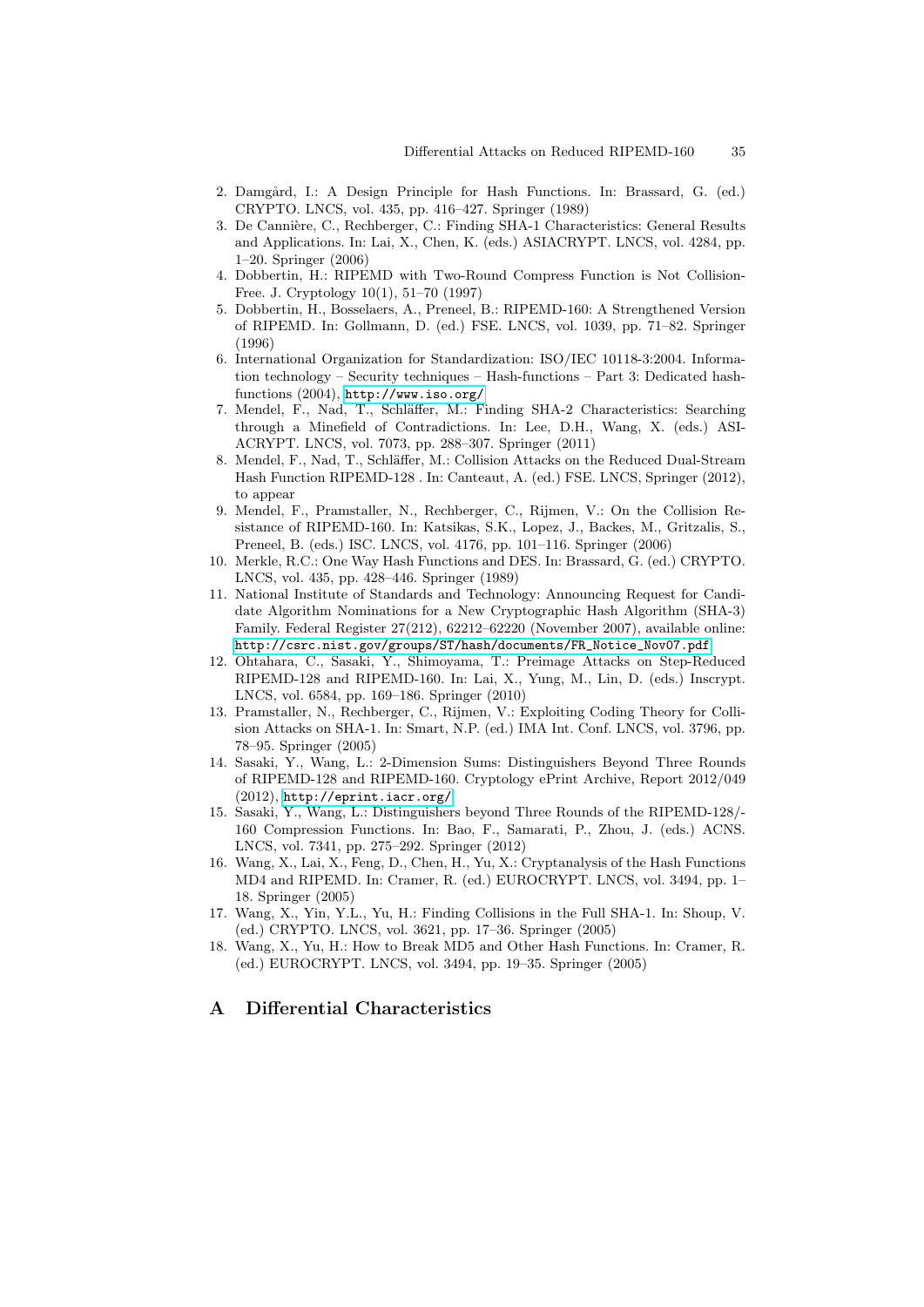| i        | $\nabla B_i$                          | $\nabla B_i'$                         | j              | $\nabla W_i$ |
|----------|---------------------------------------|---------------------------------------|----------------|--------------|
| $-5$     |                                       |                                       |                |              |
| -4       |                                       |                                       |                |              |
| -3       |                                       |                                       |                |              |
| $-2$     |                                       |                                       |                |              |
| $^{-1}$  |                                       |                                       |                |              |
| 16       |                                       |                                       | $\theta$       |              |
| 17       |                                       |                                       | $\mathbf{1}$   |              |
| 18       |                                       | ??????????????????????????<br>??????  | $\overline{2}$ |              |
| 19       |                                       | ?????????????????????????????????     | 3              |              |
| 20       |                                       | ?????????????????????????????????     | 4              |              |
| 21       |                                       | '????<br>???????<br>,,,,,,,,,,,,,,,,, | 5              |              |
| 22       |                                       | ?????????????????????????????????     | 6              |              |
| 23       | ?????????????????????????????????     | ?????????????????????????????????     | $\overline{7}$ |              |
| 24       | ?????????????????????????????????     | ?????????????????????????????????     | 8              |              |
| 25       | ??????????????????????????            | ????<br>????????????????????????????? | 9              |              |
| 26       | ??????????????                        |                                       | 10             |              |
| 27       | ????                                  | ?????????????????????????????????     | 11             |              |
| 28       |                                       |                                       | 12             |              |
| 29<br>30 |                                       | ?????????<br>???????????????????????? | 13<br>14       |              |
| 31       |                                       | ???                                   | 15             |              |
| 32       |                                       |                                       |                |              |
| 33       |                                       |                                       |                |              |
| 34       |                                       |                                       |                |              |
| 35       |                                       |                                       |                |              |
| 36       |                                       |                                       |                |              |
| 37       |                                       |                                       |                |              |
| 38       |                                       |                                       |                |              |
| 39       |                                       |                                       |                |              |
| 40       |                                       |                                       |                |              |
| 41       |                                       |                                       |                |              |
| 42       |                                       |                                       |                |              |
| 43       |                                       |                                       |                |              |
| 44       |                                       |                                       |                |              |
| 45       |                                       |                                       |                |              |
| 46       |                                       |                                       |                |              |
| 47       |                                       |                                       |                |              |
| 48       |                                       |                                       |                |              |
| 49       |                                       |                                       |                |              |
| 50       |                                       |                                       |                |              |
| 51       |                                       |                                       |                |              |
| 52       |                                       | ????????????????????????????????      |                |              |
| 53       |                                       | ?????????????????????????????????     |                |              |
| 54       |                                       | ?????????????????????????????????     |                |              |
| 55       |                                       | ?????????????????????????????????     |                |              |
| 56       |                                       | ?????????????????????????????????     |                |              |
| 57       | ?????????????????????????????????     | ???????????????????????????<br>?????? |                |              |
| 58       |                                       | ?????????????????????????????????     |                |              |
| 59       | ???????????????????????????           | ?????????????????????????????????     |                |              |
| 60       | ?????????????????????????????????     |                                       |                |              |
| 61       | ?????????????????????????????????     | ?????????????????????????????????     |                |              |
| 62       | ???????????????????????????<br>?????? | ?????????????????????????????????     |                |              |
|          |                                       |                                       |                |              |
|          | ?????????????????????????????????     |                                       |                |              |
|          | ?????????????????????????????????     |                                       |                |              |
|          | ?????????????????????????????????     |                                       |                |              |
|          | ?????????????????????????????????     |                                       |                |              |
|          | ?????????????????????????????????     |                                       |                |              |

## <span id="page-13-0"></span>Table 6: Starting characteristic for the attack on round 2-4 of RIPEMD-160.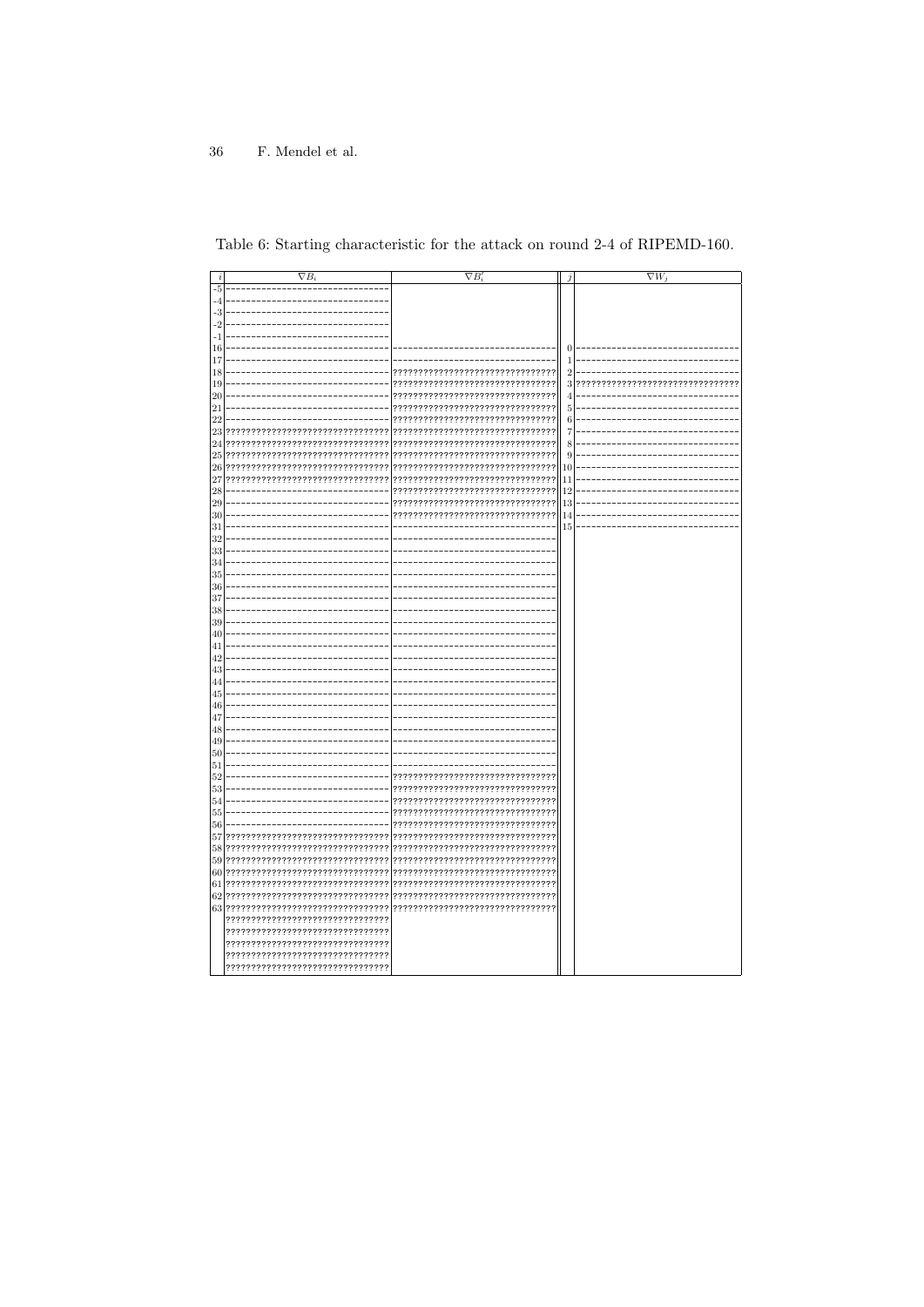<span id="page-14-0"></span>

| Table 7: Characteristic for the attack on round 2-4 of RIPEMD-160 once the    |  |  |  |  |
|-------------------------------------------------------------------------------|--|--|--|--|
| differential characteristic after step 24 in the right stream has been fixed. |  |  |  |  |

| $\dot{i}$ | $\nabla B_i$                      | $\nabla B_i'$                     | 1              | $\overline{\nabla W}_j$ |
|-----------|-----------------------------------|-----------------------------------|----------------|-------------------------|
| $-5$      |                                   |                                   |                |                         |
| $-4$      |                                   |                                   |                |                         |
| $-3$      |                                   |                                   |                |                         |
| $-2$      |                                   |                                   |                |                         |
| $-1$      |                                   |                                   |                |                         |
| 16        |                                   |                                   | $\theta$       |                         |
| 17        |                                   |                                   | $\mathbf{1}$   |                         |
| 18        |                                   |                                   | $\overline{2}$ |                         |
| 19        |                                   | ????????????????????????????????? | 3              |                         |
| 20        |                                   |                                   | $\overline{4}$ |                         |
| 21        |                                   | ????????????????????????????????? | 5              |                         |
| 22        |                                   |                                   | 6              |                         |
| 23        |                                   |                                   | $\overline{7}$ |                         |
| 24        | ????????????????????????????????? | $-1-$<br>'n<br>-n11<br>11         | 8              |                         |
| 25        | ??                                | $-1$ -un<br>u-<br>0<br>Ω          | 9              |                         |
| 26        | ??????????????????????<br>???     | $1n - 0 - 00 - -$<br>0ט           | 10             |                         |
| 27        | ??????<br>7v                      | $n0-$                             | 11             |                         |
| 28        |                                   | $n-$                              | 12             |                         |
| 29        |                                   | იი                                | 13             |                         |
| 30        |                                   | 1                                 | 14             |                         |
| 31        |                                   |                                   | 15             |                         |
| 32        |                                   |                                   |                |                         |
| 33        |                                   |                                   |                |                         |
| 34        |                                   |                                   |                |                         |
| 35        |                                   |                                   |                |                         |
| 36        |                                   |                                   |                |                         |
| 37        |                                   |                                   |                |                         |
| 38        |                                   |                                   |                |                         |
| 39        |                                   |                                   |                |                         |
| 40<br>41  |                                   |                                   |                |                         |
| 42        |                                   |                                   |                |                         |
| 43        |                                   |                                   |                |                         |
| 44        |                                   |                                   |                |                         |
| 45        |                                   |                                   |                |                         |
| 46        |                                   |                                   |                |                         |
| 47        |                                   |                                   |                |                         |
| 48        |                                   |                                   |                |                         |
| 49        |                                   |                                   |                |                         |
| 50        |                                   |                                   |                |                         |
| 51        |                                   |                                   |                |                         |
| 52<br>53  |                                   |                                   |                |                         |
| 54        |                                   |                                   |                |                         |
| 55        |                                   |                                   |                |                         |
| 56        |                                   |                                   |                |                         |
| 57        |                                   |                                   |                |                         |
| 58        |                                   |                                   |                |                         |
| 59        |                                   |                                   |                |                         |
| 60        |                                   |                                   |                |                         |
| 61        |                                   |                                   |                |                         |
| 62        |                                   |                                   |                |                         |
| 63        |                                   |                                   |                |                         |
|           |                                   |                                   |                |                         |
|           |                                   |                                   |                |                         |
|           |                                   |                                   |                |                         |
|           |                                   |                                   |                |                         |
|           |                                   |                                   |                |                         |